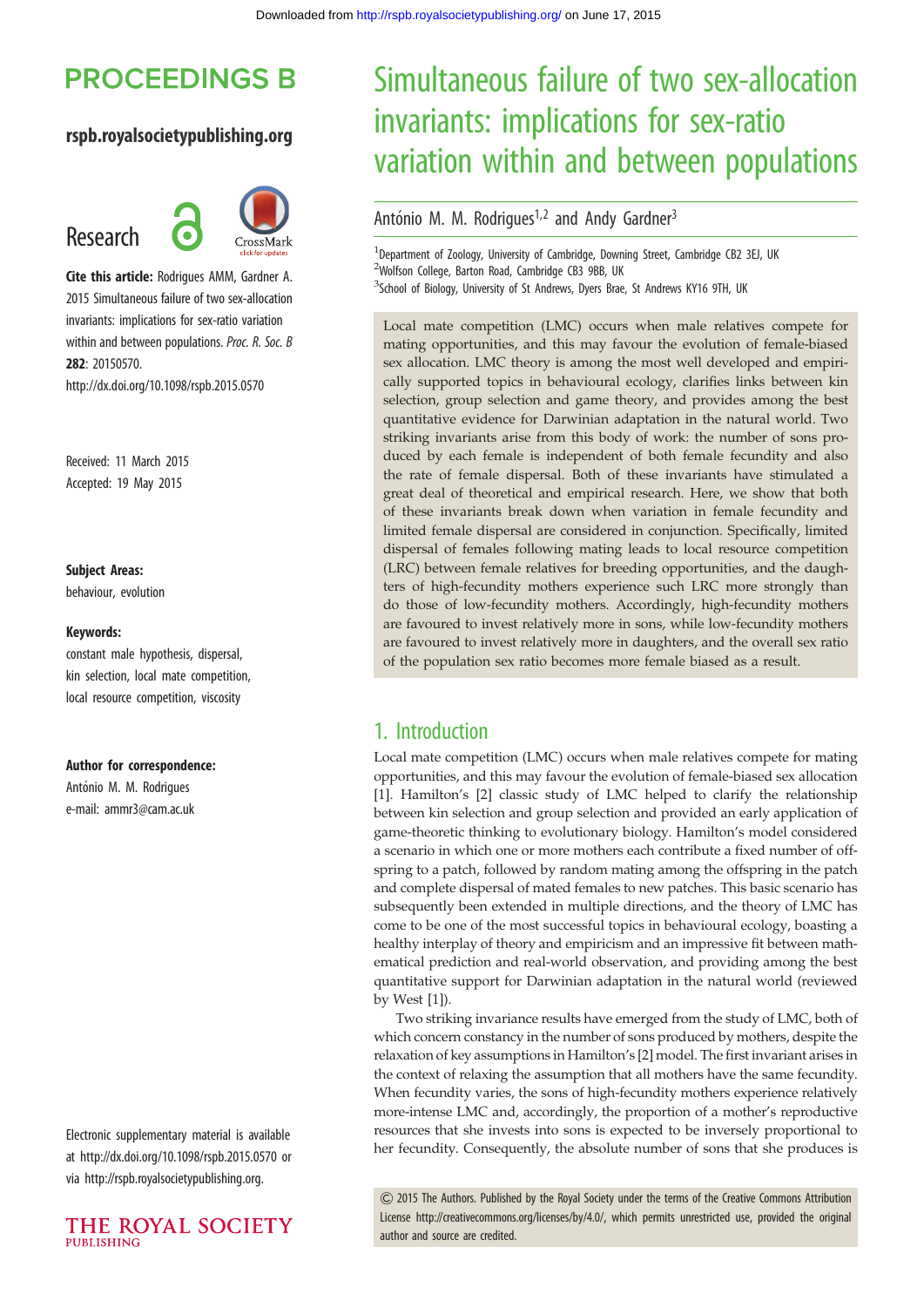expected to be independent of her fecundity [[3](#page-6-0)–[5](#page-6-0)]. This result has been termed the 'Constant Male Hypothesis' (CMH) [\[6\]](#page-6-0) and has stimulated a great deal of theoretical and empirical work [[3](#page-6-0)–[21](#page-6-0)].

The second invariant arises in the context of relaxing the assumption of complete female dispersal following mating. When female dispersal is incomplete, the associated increase in relatedness within mating groups enhances LMC among males (promoting female bias) but this effect is offset by an increase in local resource competition (LRC; [[1](#page-6-0)]) among related females (inhibiting female bias), such that the number of sons that a mother produces is expected to be independent of the rate of female dispersal [[22,23\]](#page-6-0). This surprising result has stimulated huge interest in the interplay of relatedness and kin competition in driving the evolution of social evolution in so-called 'viscous populations' [\[24](#page-6-0)–[44](#page-7-0)].

Here, we consider the scenario in which there is both variation in female fecundity and also limited dispersal of females following mating. We develop a kin-selection model of sex allocation in the context of a population that is both class-structured—in terms of individuals being separated into males versus females, and breeding females being separated into high- and low-fecundity mothers—and also genetically structured—as a consequence of limited dispersal of females between patches from generation to generation. We derive analytical results to explore how the unbeatable sex-allocation strategy varies as a function of inequality in female fecundity and the rate of female dispersal, both in terms of an individual female's production of sons and also in terms of the population average investment into males, when sex allocation is either facultatively adjusted according to female condition or else obligately fixed at a value that balances the selective pressures faced by high- and low-fecundity mothers.

# 2. Results and discussion

#### (a) Mathematical model

We assume an infinite island model [\[45\]](#page-7-0), in which each patch contains one high-fecundity mother (denoted by the subscript H) and one low-fecundity mother (denoted by the subscript L). High-fecundity mothers produce a very large number  $F_H$  of offspring and low-fecundity mothers produce a large number  $F_L = (1 - s)F_H$  of offspring, where  $0 \leq s \leq 1$ . Each mother is free to adjust the proportion of her offspring that are male versus female, with a focal highfecundity mother producing  $F_H z_H$  sons and  $F_H(1 - z_H)$ daughters and a focal low-fecundity mother producing  $F<sub>L</sub>$  $z_L$  sons and  $F_L(1 - z_L)$  daughters, where  $0 \le z_H$ ,  $z_L \le 1$ . After reproduction, mothers die, and offspring mate at random within their patch, with each female mating once. Following mating, males die, and each female attempts to disperse to a new patch at random with probability d or else remains in her natal patch with probability  $1 - d$ . Dispersing females die on the way to their new patch with probability k and arrive safely at their new patch with probability  $1 - k$ . Following dispersal, in each patch, one female is chosen at random to be the high-fecundity mother and one female is chosen at random to be the low-fecundity mother, with all other females dying, and this recovers the beginning of the life cycle. Table 1 provides a summary of key model notation.

Table 1. Summary of key model notation.

 R. Soc. $\sigma$ 

282: 20150570

| symbol    | meaning                      |
|-----------|------------------------------|
| C         | class-reproductive value     |
| d         | probability of dispersal     |
| $\varphi$ | probability of co-philopatry |
| k         | cost of dispersal            |
| n         | relative number of juveniles |
| r         | relatedness coefficients     |
| ٢         | reproductive inequality      |
| и         | frequency of juveniles       |
| Z         | sex ratio                    |

#### (b) Evolution of sex allocation

Employing a neighbour-modulated fitness approach to kin selection [\[46](#page-7-0)-[52](#page-7-0)], we find that the condition for natural selection to favour an increase in the sex allocation (i.e. investment into sons) of high-fecundity mothers is

$$
c_{\rm m} \frac{1}{n_{\rm m}} r_{\rm S} - c_{\rm f} \frac{1}{n_{\rm f}} r_{\rm D} - c_{\rm m} \left( \frac{1}{n_{\rm f}} + \frac{1}{n_{\rm m}} \right) (u_{\rm Hm} r_{\rm S} + u_{\rm Lm} r_{\rm M}) + \frac{1}{n_{\rm f}} \varphi (c_{\rm f} (u_{\rm Hf} r_{\rm D} + u_{\rm Lf} r_{\rm F}) + c_{\rm m} (u_{\rm Hm} r_{\rm S} + u_{\rm Lm} r_{\rm M})) > 0, \quad (2.1)
$$

where:  $c_m$  is the class-reproductive value of males;  $c_f$  is the class-reproductive value of females;  $n_f = 1 - z_H + (1 - z_H)$  $z_L$ )(1 - s) is the relative number of juvenile females, and  $n_m = z_H + z_L(1 - s)$  the relative number of juvenile males, produced in a local patch;  $u_{\text{Hf}} = (1 - z_{\text{H}})/n_{\text{f}}$  is the frequency of juvenile females who have high-fecundity mothers;  $u_{\text{Lf}} =$  $((1 - z_L)(1 - s))/n_f$  is the frequency of juvenile females who have low-fecundity mothers;  $u_{\text{Hm}} = z_{\text{H}}/n_{\text{m}}$  is the frequency of juvenile males who have high-fecundity mothers;  $u_{\text{Lm}} =$  $(z_L(1 - s))/n_m$  is the frequency of juvenile males who have low-fecundity mothers;  $\varphi = (1 - d)^2/(1 - kd)^2$  is the probability that two random juvenile females in a patch following dispersal are both born in this patch (i.e. the probability of co-philopatry);  $r_D$  is the relatedness between a mother and her daughters;  $r_S$  is the relatedness between a mother and her sons;  $r_F$  is the relatedness between a mother and a juvenile female who is a daughter of the other mother;  $r_M$  is the relatedness between a mother and a juvenile male who is a son of the other mother. All of these relatedness coefficients are calculated from the mother's perspective (see electronic supplementary material for details).

A similar condition may be derived for low-fecundity mothers:

$$
c_{\rm m} \frac{1}{n_{\rm m}} r_{\rm S} - c_{\rm f} \frac{1}{n_{\rm f}} r_{\rm D} - c_{\rm m} \left( \frac{1}{n_{\rm f}} + \frac{1}{n_{\rm m}} \right) (u_{\rm Hm} r_{\rm M} + u_{\rm Lm} r_{\rm S}) + \frac{1}{n_{\rm f}} \varphi (c_{\rm f} (u_{\rm Hf} r_{\rm F} + u_{\rm Lf} r_{\rm D}) + c_{\rm m} (u_{\rm Hm} r_{\rm M} + u_{\rm Lm} r_{\rm S})) > 0. \tag{2.2}
$$

#### (c) Rarer-sex effect

The first two terms on the left-hand side (LHS) of each of these conditions (2.1) and (2.2) jointly describe the rarer-sex effect [[53\]](#page-7-0). In both conditions, the first term  $c_m(1/n_m)r_S$  describes the mother's marginal inclusive-fitness gain through increased allocation to her sons, holding fixed the mating success of each individual son, and this promotes an increased investment into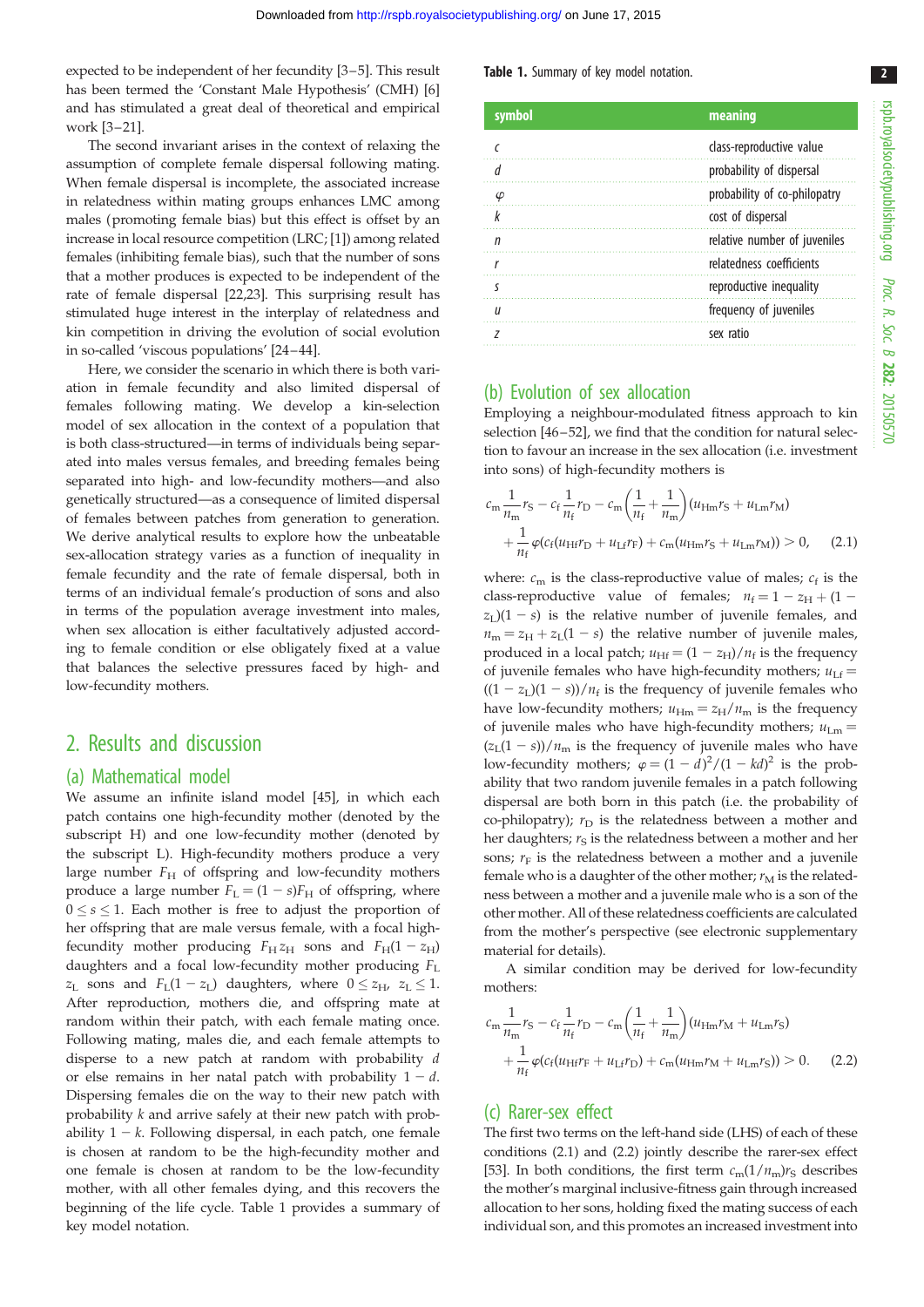sons. The second term  $-c_f(1/n_f)r_D$  describes her marginal inclusive-fitness loss through decreased allocation to her daughters, holding fixed the mating success of each individual daughter, and this inhibits an increased investment into sons.

Under haploid and diploid inheritance, a mother is equally related to her sons and her daughters ( $r_S = r_D$ ), and the class-reproductive value of males and females are equal  $(c_m = c_f)$ , so which of these two terms is larger depends on the relative number of males and females ( $n<sub>m</sub>$  versus  $n<sub>f</sub>$ ). In particular: when males are the rarer sex  $(n_m < n_f)$ , the marginal inclusive-fitness gain through sons outweighs the marginal inclusive-fitness loss through daughters, such that increased allocation to sons is favoured; and, likewise, an increased allocation to daughters is favoured when females are the rarer sex  $(n_m > n_f)$ . Under haplodiploid inheritance, a mother is twice as related to her sons as she is to her daughters in the context of outbreeding  $(r<sub>S</sub> = 2r<sub>D</sub>)$ , because while all of her son's genes derive from her, half of her daughter's genes derive from an unrelated male. But, as the class-reproductive value of females is twice that of males ( $c_f = 2c_m$ ), the rarersex effect once again favours increased in investment into offspring of whichever sex is rarer [\[2](#page-6-0)[,54](#page-7-0)]. However, in the context of inbreeding, a mother is relatively more related to her daughters than to her sons ( $r_S < 2r_D$ ), because her daughter's paternal-origin genes come from a male with whom she shares genes in common and, consequently, a slight female bias is expected as a consequence of inbreeding per se [\[3,](#page-6-0)[55\]](#page-7-0).

#### (d) Local mate competition

The third term in each condition is the LMC effect, which arises as a consequence of greater investment into sons leading to more competition among related males for fewer mating opportunities with females, to the extent that mating occurs among relatives [[2](#page-6-0)]. Firstly, a greater investment into sons leads to an increase in the number of mate competitors [\[56](#page-7-0)]. The corresponding increase in competition depends on the number of males that are being produced by both mothers: if very few males are being produced, then an additional male has a large impact upon the mating success of other males; but if many males are already being produced, then an additional male has only a small impact. Accordingly, the amount of additional LMC falls when the number of male offspring rises, as captured by the factor  $1/n<sub>m</sub>$  in the LMC term. Secondly, a greater investment into sons leads to a decrease in the number of females for them to mate with [[56\]](#page-7-0): if very few females are being produced, then one fewer female has a large impact upon the mating success of other males; but if many females are being produced, then one fewer female has only a small impact. Accordingly, the amount of additional LMC falls when the number of female offspring rises, as captured by the factor  $1/n_f$  in the LMC term. Thirdly, the amount of LMC also depends on the value of males for mothers. This value depends on the reproductive value of males  $(c<sub>m</sub>)$ , and on the relatedness between the mother and the males, which is  $u_{\text{Hm}}r_{\text{S}} + u_{\text{Lm}}r_{\text{M}}$  from the perspective of a high-fecundity mother, and  $u_{\text{Hm}}r_{\text{M}} + u_{\text{Lm}}r_{\text{S}}$  from the perspective of a lowfecundity mother. In viscous populations, mating is more likely to occur among closely related individuals, so both relatedness coefficients (i.e.  $r<sub>S</sub>$  and  $r<sub>M</sub>$ ) increase with population viscosity. This means that the intensity of LMC rises when population viscosity rises, as shown in electronic supplementary material, figure  $H1a,c$ ). A high-fecundity mother is more

related to her sons than she is to her patchmate's sons (i.e.  $r_S > r_M$ ), and this is exactly the same for a low-fecundity mother (i.e.  $r_S > r_M$ ). By contrast, a high-fecundity mother has a higher proportion of sons among the males than does a low-fecundity mother (i.e.  $u_{\text{Hm}} > u_{\text{Lm}}$ ). Accordingly, highfecundity mothers suffer more LMC than do low-fecundity mothers, as shown in electronic supplementary material, figure H1a,c. This difference leads to the CMH result in the context of full female dispersal: each mother's proportional investment into sons is inversely proportional to her fecundity, so that her absolute investment into sons is constant, i.e. independent of her fecundity [\[3,5\]](#page-6-0).

#### (e) Local resource competition

The fourth term in each condition is the LRC effect, which arises as a consequence of greater investment into sons, leading to less competition among related females for breeding opportunities, to the extent that competition for breeding opportunities occurs among relatives [\[57](#page-7-0)]. Firstly, the benefit of the LRC effect depends on the number of females mothers produce (i.e.  $n_f$ ): if there are few females, one fewer female has a large impact on the reproductive success of other females; but if there are many females, one fewer female has only a small impact. Accordingly, the inclusive-fitness benefit of the LRC effect falls when the number of females rises, as captured by the factor  $1/n_f$  in the LRC term. Secondly, two juveniles are related only if they are both locals, which occurs with probability  $\varphi$ . Thirdly, a mother values juvenile females according to the reproductive value of the latter  $(c_f)$ , and according to her relatedness to them, which is  $u_{\text{Hf}}r_{\text{D}} + u_{\text{L}f}r_{\text{F}}$  from the perspective of a highfecundity mother, and  $u_{\text{Hf}}r_{\text{F}} + u_{\text{Lf}}r_{\text{D}}$  from the perspective of a low-fecundity mother. Each mother is more related to her own daughters than she is to her patchmate's daughters (i.e.  $r_D > r_F$ ), but because a high-fecundity mother has a higher proportion of daughters among the juvenile females in her patch (i.e.  $u_{\text{Hf}} > u_{\text{Lf}}$ ), she is more related to the juvenile females than is the low-fecundity mother (i.e.  $u_{\text{Hf}}r_{\text{D}} + u_{\text{Lf}}r_{\text{F}} > u_{\text{Hf}}r_{\text{F}} + u_{\text{Lf}}r_{\text{D}}$ . Fourthly, a mother values juvenile males according to the reproductive value of the latter  $(c_m)$ , and according to her relatedness to them, which is  $u_{\text{Hf}}r_{\text{S}} + u_{\text{Lf}}r_{\text{M}}$  from the perspective of a high-fecundity mother, and  $u_{\text{Hf}^r\text{M}} + u_{\text{Lf}^r\text{S}}$  from the perspective of a lowfecundity mother. Again, the high-fecundity mother is more related to the juvenile males than is the low-fecundity mother (i.e.  $u_{\text{Hf}}r_{\text{S}} + u_{\text{Lf}}r_{\text{M}} > u_{\text{Hf}}r_{\text{M}} + u_{\text{Lf}}r_{\text{S}}$ ). Accordingly, the highfecundity mother gains more from the LRC effect than a low-fecundity mother, as shown in electronic supplementary material, figure H1b,d. As a consequence of this difference, high-fecundity mothers are relatively favoured to invest more into sons and low-fecundity mothers are relatively favoured to invest more into daughters.

#### (f) Explicit demography

We have expressed conditions (2.1) and (2.2) in terms of emergent quantities—such as relatedness and reproductive value—that do not take explicitly assumed values but rather may be derived from the model's assumptions and expressed in terms of its demographic parameters (see electronic supplementary material, appendix, for details). Substituting these explicit expressions into conditions (2.1) and (2.2), we may derive convergence-stable (CS) [\[58,59](#page-7-0)] sex-allocation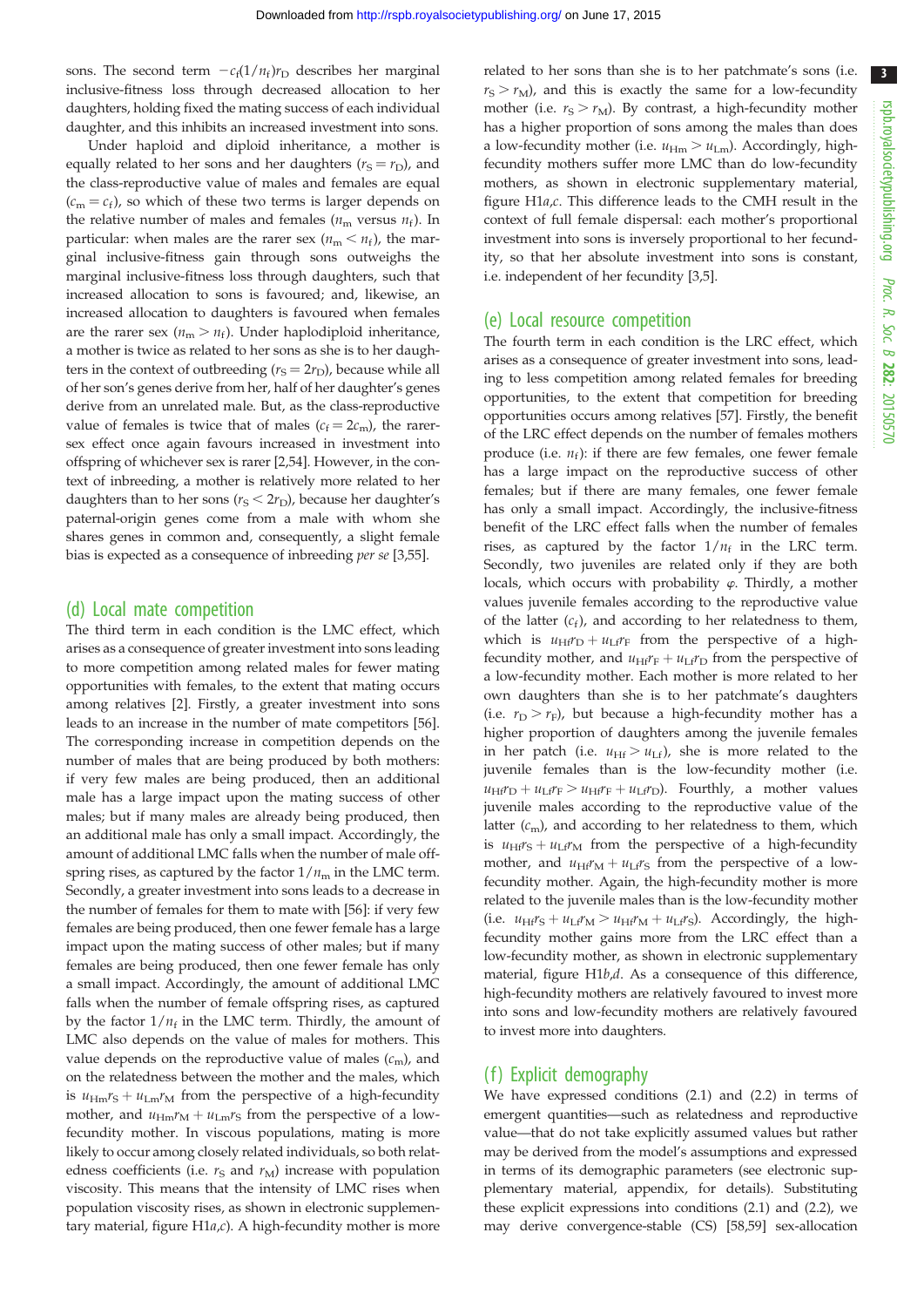<span id="page-3-0"></span>

Figure 1. Facultative sex allocation for the basic model.  $(a,c)$  High-fecundity mothers (blue line, H) are favoured to produce relatively less female-biased sex ratios, whereas low-fecundity mothers (red line, L) are favoured to produce relatively more female-biased sex ratios, in viscous populations  $(d<1)$ , and the population average sex ratio strategy (dashed line) becomes more female-biased as the population becomes more viscous (lower  $d$ ), under haploidy and diploidy  $(a)$ , and under haplodiploidy (c). (b,d) High-fecundity mothers (blue line, H) are favoured to invest relatively more into sons than are low-fecundity mothers (red line, L) in viscous populations ( $d < 1$ ), and the population average allocation to sons (dashed line) decreases as the population becomes more viscous (lower d), under haploidy and diploidy, and under haplodiploidy. However, while under haploidy and diploidy high-fecundity mothers are favoured to invest more into sons, under haplodiploidy high-fecundity mothers are favoured to invest less into sons, as the population becomes more viscous. We arbitrarily set the number of offspring of a high-fecundity mother to 100. Parameter values:  $k = 0$  and  $s = 0.75$ .

strategies for high- and low-fecundity mothers (figure 1a,c; see also electronic supplementary material, figure H2).

In the context of full dispersal of females following mating  $(d = 1)$ , we recover the CMH result: the number of sons produced by high- and low-fecundity females is exactly the same, and is independent of the difference in their fecundity (figure  $1b,d$ ; [\[3](#page-6-0),[5](#page-6-0)]). This can be understood by noting that the rarer-sex-effect terms (i.e. the first two terms) in inequalities (2.1) and (2.2) are exactly the same for high- and low-fecundity mothers, and that the LRC-effect terms (i.e. the final term) in inequalities (2.1) and (2.2) are both zero (because there is no LRC in the context of full dispersal of females). Accordingly, at evolutionary equilibrium (i.e. the point at which both inequalities become equations), the LMC terms (i.e. the third term) in inequalities (2.1) and (2.2) must be equal for both high- and low-fecundity mothers. Thus,  $u_{\text{Hm}}r_{\text{S}} + u_{\text{Lm}}r_{\text{M}} =$  $u_{\text{Hm}}r_{\text{M}} + u_{\text{Lm}}r_{\text{S}}$ , which implies  $u_{\text{Hm}} = u_{\text{Lm}}$ , i.e. high- and lowfecundity mothers must be producing the same number of sons at evolutionary equilibrium. That is, in the full-dispersal scenario, the only asymmetry in the selection pressures acting upon sex allocation for high- and low-fecundity mothers is that the high-fecundity mothers produce sons who experience more LMC and, accordingly, they are selectively favoured to reduce their relative investment into sons until this asymmetry vanishes, at which point they are producing the same number of sons as the low-fecundity females.

However, in the context of incomplete dispersal of females following mating  $(d < 1)$ , we find that the CMH result breaks down: high-fecundity mothers are favoured to produce more sons than are low-fecundity mothers (figure  $1b,d$ ). This difference owes to the LRC terms (i.e. the fourth term) in inequalities (2.1) and (2.2) taking non-zero values, that depend not only on the number of sons but also on the number of daughters that each mother produces. If both mothers produce the same number of sons (i.e.  $u_{\text{Hm}} = u_{\text{Lm}}$ ), then the high-fecundity mother must be producing more daughters than the low-fecundity mother (i.e.  $u_{\text{Hf}} > u_{\text{L}f}$  in particular,  $u_{\text{Hf}} = u_{\text{Lf}} + s/n_{\text{f}}$ . Accordingly, high-fecundity mothers experience relatively more LRC than low-fecundity mothers, such that the former are favoured to invest relatively more into sons than are the latter (i.e.  $u_{\text{Hm}} > u_{\text{Lm}}$ ). That is, in addition to the asymmetric selection pressures that operate in the full-dispersal scenario (such that high-fecundity mothers are favoured to invest proportionally less into sons and, accordingly, produce the same absolute number of sons as do low-fecundity mothers; i.e. the CMH result), the limiteddispersal scenario introduces an additional asymmetry (which is that the daughters of high-fecundity mothers experience LRC more strongly than do those of low-fecundity mothers), and this leads to high-fecundity mothers producing more sons than do low-fecundity mothers (i.e. breakdown of the CMH result).

Moreover, in the absence of fecundity variation between mothers  $(s = 0)$ , we recover the dispersal-invariance result: the number of sons produced by mothers is independent of the rate of female dispersal [\[22](#page-6-0),[23\]](#page-6-0). Limited dispersal of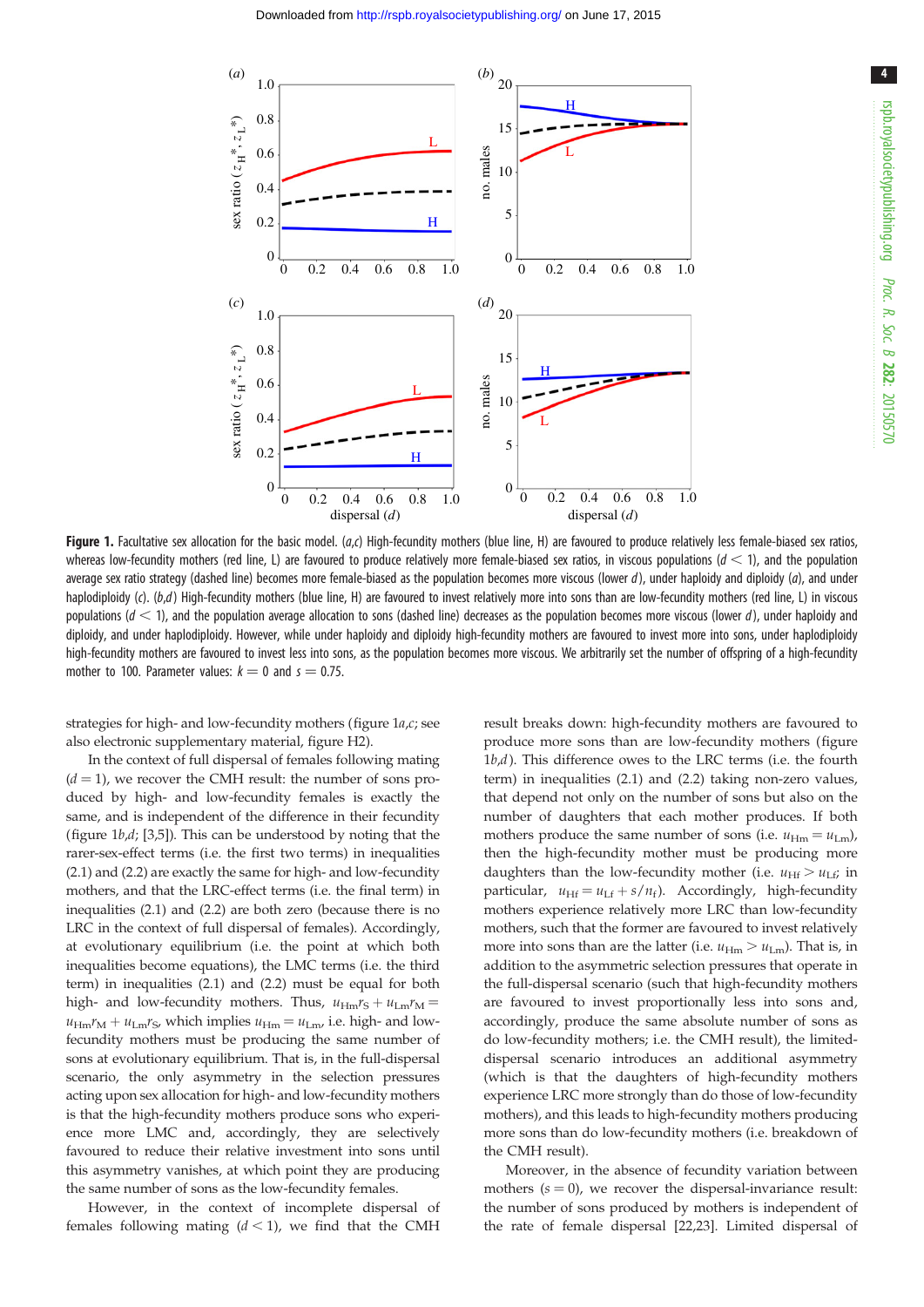females  $(d < 1)$  leads to an increase in LMC (figure  $1a,c$ ), which acts to promote female bias, and also an increase in LRC (electronic supplementary material, figure H1b,d), which acts to inhibit female bias, and these two effects cancel each other out [[23\]](#page-6-0). The cancellation is exact under haploidy and diploidy [\[23](#page-6-0)], but there is a very slight decrease in investment into sons as the population becomes more viscous under haplodiploidy [[60](#page-7-0)], owing to the resulting inbreeding inflating the relative value of daughters [\[3,](#page-6-0)[55\]](#page-7-0).

However, in the context of fecundity inequality  $(s > 0)$ , we find that the dispersal-invariance result breaks down: a decrease in dispersal rate (lower d) leads to an increase in both LMC and LRC (electronic supplementary material, figure H1) and, although in the context of all mothers having the same fecundity  $(s = 0)$  these two effects cancel each other out, in the context of fecundity inequality  $(s > 0)$ the LRC effect is relatively stronger than the LMC effect for high-fecundity mothers, and the LRC effect is relatively weaker than the LMC effect for low-fecundity mothers (electronic supplementary material, figure H1), as explained above. In addition, although these forces are opposite in direction, they are not symmetric, and therefore the average investment into sons does not remain constant as the population becomes more viscous. Accordingly, under haploidy and diploidy, high-fecundity mothers are favoured to invest relatively more into sons in viscous populations [\(figure 1](#page-3-0)*b*); although, under haplodiploidy, the increased value of daughters under inbreeding means they actually invest relatively less into sons ([figure 1](#page-3-0)d). Under haploidy, diploidy and haplodiploidy, low-fecundity mothers are favoured to invest relatively less into sons in viscous populations ([figure](#page-3-0)  $1b,d$  $1b,d$ ). Moreover, the average investment into sons across all mothers in the population decreases as the population becomes increasingly viscous (lower  $d$ ; figure  $1b,d$ ).

#### (g) Model extensions

Following the standard CMH scenario [[3](#page-6-0)–[5\]](#page-6-0), we have assumed that each female may facultatively adjust her sex allocation according to her own fecundity status. However, for completeness, we now also consider the consequences of obligate sex allocation that is not adjusted according to a female's fecundity status. Here, the selective forces acting on the obligate sexallocation strategy are an average of those acting on highand low-fecundity mothers separately. Weighting the LHS's of inequalities (2.1) and (2.2) by the relative reproductive values of high- and low-fecundity mothers (i.e. 1 and  $1 - s$ , respectively), and adding them together, yields a single condition for an increase in the obligate sex-allocation strategy (see electronic supplementary material, appendix, for details).

Perhaps surprisingly, although we found above that the population average of the optimal facultative investment into sons decreases as the population becomes increasingly viscous (lower d; [figure 1](#page-3-0))—i.e. failure of the dispersalinvariance result—we now find that the optimal obligate investment into sons is independent of the dispersal rate (d; electronic supplementary material, figure H3)—i.e. recovery of the dispersal-invariance result. In particular, the invariance is exact under haploidy and diploidy (electronic supplementary material, figure H3a,b), and the CS proportional investment into sons is given by  $z^* = (1 - s)/(2 - s)^2$  (see electronic supplementary material, appendix, for details). Setting  $s = 0$  recovers Hamilton's [\[2](#page-6-0)]  $z^* = 1/4$  result for two equally

fecund mothers under full dispersal  $(d = 1)$ , which Bulmer [[22\]](#page-6-0) and Frank [\[23](#page-6-0)] showed also extends to limited dispersal  $(d < 1)$ , and which has been generalized here to extend to variance in maternal fecundity  $(s > 0)$ . It also recovers Charnov's [[61\]](#page-7-0) result  $z^* = (n - 1 - (\sigma^2 / \mu^2))/2n$  for full dispersal  $(d = 1)$ where there are  $n = 2$  mothers in each patch and the coefficient of variation in fecundity is  $\sigma^2/\mu^2 = s^2/(2 - s)^2$ , and extends this to viscous population settings  $(d < 1)$ . There is a very slight tendency for reduced investment into sons being favoured as populations become more viscous (lower d) under haplodiploidy, owing to the inflation in the value of daughters under inbreeding (electronic supplementary material, figure H3c,d), and this recovers the result obtained by Taylor [\[60](#page-7-0)] in the absence of fecundity variation. This surprising mismatch owes to the optimal sex allocation being a nonlinear function of a mother's fecundity in viscous populations, such that the average sex allocation employed by mothers who respond facultatively to their own fecundity is distinct from the optimal sex allocation for a mother who is ignorant of (or cannot respond to information concerning) her own fecundity (note that an identical mismatch also occurs in the context of dispersal evolution [[62\]](#page-7-0)).

We have also assumed that there is one high-fecundity mother and one low-fecundity mother in every patch, such that a female's knowledge of her own fecundity immediately provides knowledge of her patchmate's fecundity. Accordingly, the facultative adjustment scenario falls within a category of models that have been termed 'complete knowledge' models [\[9\]](#page-6-0). An alternative model could consider that each female's fecundity is determined independently of her patchmates', such that some patches would contain two high-fecundity mothers, some would contain two low-fecundity mothers, and others would contain one highfecundity mother and one low-fecundity mother. This scenario may then fall within a category of models that have been termed 'self-knowledge' models [[9](#page-6-0)]. This could occur, for example, if mothers cannot assess the fecundity of other mothers directly, or if mothers decide their sex allocation before they encounter their patchmates [\[9\]](#page-6-0). If we assume that a fraction  $\rho$  of newborn females become high-fecundity mothers and a fraction  $1 - \rho$  become low-fecundity mothers, independently of where and with whom they settle to breed, and that a focal female is aware of her own fecundity but not the fecundity of her patchmate, then we find that highfecundity mothers are favoured to produce more sons than are low-fecundity mothers and that high-fecundity mothers are favoured to invest relatively more into sons as the population becomes more viscous [\(figure 2\)](#page-5-0). That the CMH invariant breaks down in this scenario was already known for the special case of full dispersal  $(d = 1; [9])$  $(d = 1; [9])$  $(d = 1; [9])$ , and here we have also shown that the dispersal invariant breaks down in the context of variable fecundity as well.

## 3. Discussion

The enormously successful theory of sex allocation has yielded two striking invariants concerning the number of sons that a mother should produce. First, mothers are expected to produce the same number of sons, irrespective of their fecundity [[3,5\]](#page-6-0). Second, mothers are expected to produce the same number of sons, irrespective of their dispersal rate [\[22,23](#page-6-0)[,60](#page-7-0)]. Here, we have shown that these two invariance results break down when variation in maternal fecundity and limited female 5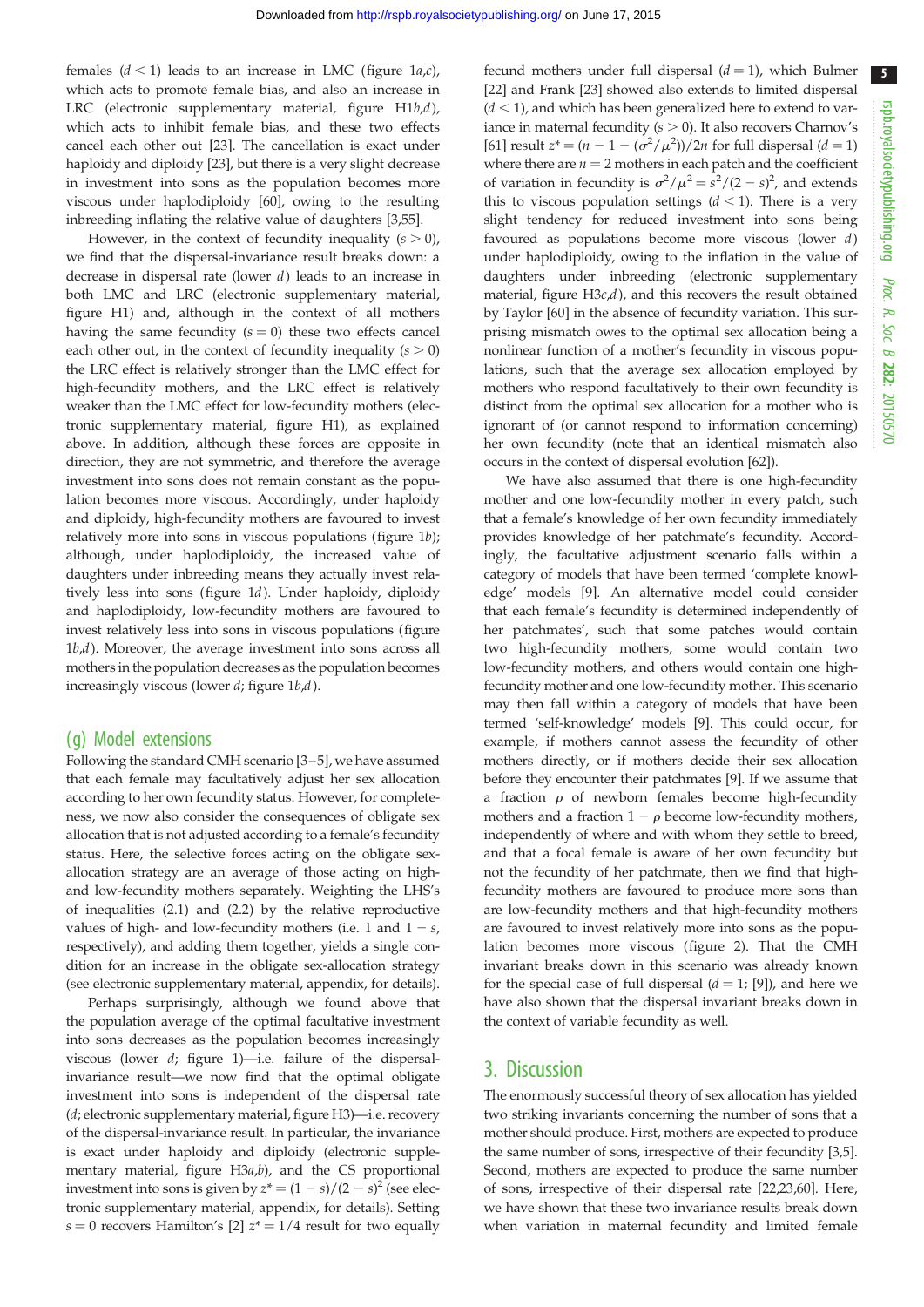<span id="page-5-0"></span>

Figure 2. Facultative sex allocation under self-knowledge. (a,c) High-fecundity mothers (blue line, H) are favoured to produce relatively less female-biased sex ratios, whereas low-fecundity mothers (red line, L) are favoured to produce relatively more female-biased sex ratios, in viscous populations  $(d<1)$ , and the population average sex ratio strategy (dashed line) becomes more female-biased as the population becomes more viscous (lower d), under haploidy and diploidy (a), and under haplodiploidy (c). (b,d) High-fecundity mothers (blue line, H) are favoured to invest relatively more into sons than are low-fecundity mothers (red line, L) in viscous populations ( $d < 1$ ), and the population average allocation to sons (dashed line) decreases as the population becomes more viscous (lower d), under haploidy and diploidy (b), and under haplodiploidy (d). We arbitrarily set the total number of offspring of a high-fecundity mother to 100. Parameter values:  $k = 0$ ,  $\rho = 0.5$ ,  $s = 0.75$ .

dispersal are considered in conjunction with each other. In particular, limited female dispersal leads to related females competing with each other for breeding opportunities, which acts to inhibit the evolution of female-biased sex allocation, and this effect becomes stronger as a mother's fecundity increases, such that high-fecundity mothers are favoured to invest relatively more into sons and low-fecundity mothers are favoured to invest relatively more into daughters, with the overall consequence that population sex ratio becomes increasingly biased towards females.

Our main focus has been on the simplest scenario of one high-quality mother and one low-quality mother breeding in every patch, with every female being able to facultatively adjust her sex allocation in response to her own fecundity. But we have also investigated the consequences of relaxing various model assumptions. First, we have investigated scenarios where mothers lack information about both their own fecundity and the fecundity of their patchmates. We have found that under this scenario we recover the result that the sex-allocation strategy does not change with population viscosity. Second, we considered scenarios where mothers know their own fecundity, but lack information about the fecundity of their patchmates. We find that although this has a quantitative impact on the analysis, our main qualitative results are unaffected by this alteration of model assumptions. Accordingly, these results may apply to a broad range of species that differ in the details of their life cycles.

Awealth of empirical work has tested the CMH [\[5,10,12](#page-6-0)–[21](#page-6-0)]. There is often a qualitative fit between the predictions of the theory and empirical data, and in some cases there is also a good quantitative fit (reviewed by West [[1](#page-6-0)]). The results of the present analysis may help to explain those instances where the fit between theory and data is relatively poor. In this vein, we encourage empiricists to measure and report the degree of viscosity or pattern of dispersal in their study species. By contrast, theoretical and empirical work exploring the impact of population viscosity on sex allocation is relatively lacking, and we therefore also encourage more research focus on this front. Our present results caution against the idea that sex ratios are unaffected by the degree of population viscosity [[22,23,](#page-6-0)[60\]](#page-7-0) and lend formal support to recent speculation that limited dispersal may explain the 'scandalous' sex ratios of Melittobia parasitoid wasps [\[63](#page-7-0)] as well as the evolution of paternal genome elimination—and concomitant sex-ratio bias—in many small arthropods [\[64](#page-7-0)].

More generally, the failure of a life-history invariant may both impede and facilitate the interplay of theoretical and empirical evolutionary research. The typical means of testing evolutionary theory is by use of the comparative approach [[65\]](#page-7-0), in which—in contrast to experimental manipulations there may be simultaneous variation in many ecological and demographic variables. Accordingly, on the one hand, the failure of life-history invariants means that extraneous variables are more likely to be confounding, making patterns of key interest more difficult to discern; and, on the other hand, owing to the difficulties in formulating an appropriate null model, life-history invariants can be difficult to demonstrate empirically with statistical rigour [\[66\]](#page-7-0), and so their failure—and

6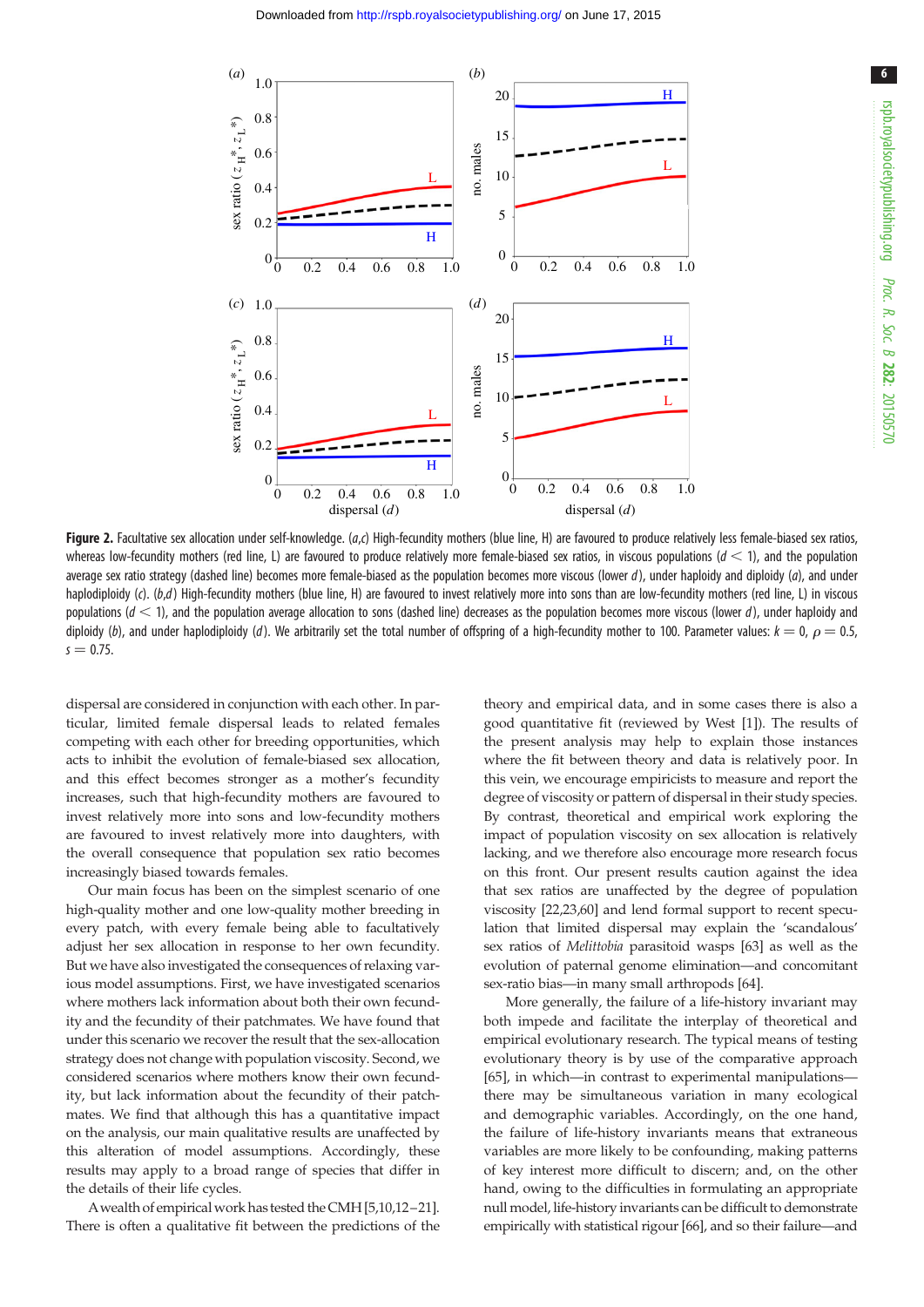7

<span id="page-6-0"></span>the consequent predicted dependency of the phenotype upon a further ecological or demographic variable—provides further means of putting evolutionary theory to a proper empirical test.

Furthermore, the results of the present analysis highlight the importance of variation in individual quality in mediating not only the evolution of sex allocation, but also the evolution of other social behaviours that have fitness consequences for individuals in addition to the actor. Traditionally, applications of the comparative approach to testing social evolution theory have focused upon how differences between populations in terms of their genetics, ecology and demography—are associated with differences in the level and types of social behaviour exhibited by those populations. However, the present analysis emphasizes the important role of differences in individual quality in mediating differences in social behaviour at the within-population level (e.g. mothers achieving different fecundities adopt different sex-allocation behaviours) and at the between-population level (e.g. populations in which there is more variation in maternal fecundity exhibit different average sex-allocation behaviours). Moreover, we have demonstrated the importance of phenotypic plasticity in driving such differences, with qualitatively different predictions emerging—concerning differences within and between populations—according to whether individuals are obliged to adopt fixed behaviours or else are able to adjust their behaviours to their particular circumstances.

#### Data accessibility. No data were used in this paper.

Authors' contributions. A.M.M.R. and A.G. designed the study. A.M.M.R. analysed the model. A.M.M.R. wrote the first draft of the manuscript, and A.M.M.R. and A.G. contributed substantially to later versions and approved the paper.

Competing interests. We declare we have no competing interests.

Funding. This research was supported by Wolfson College Cambridge (A.M.M.R.) and the Natural Environment Research Council (grant no. NE/K009524/1) (A.G.).

Acknowledgements. We thank Stuart West and two anonymous reviewers for helpful discussion.

# **References**

- 1. West SA. 2009 Sex allocation. Princeton, NJ: Princeton University Press.
- 2. Hamilton WD. 1967 Extraordinary sex ratios. Science 156, 477– 488. [\(doi:10.1126/science.156.3774.477](http://dx.doi.org/10.1126/science.156.3774.477))
- 3. Frank SA. 1985 Hierarchical selection theory and sex ratios. II. On applying the theory, and a test with fig wasps. Evolution 39, 949– 964. ([doi:10.2307/](http://dx.doi.org/10.2307/2408727) [2408727\)](http://dx.doi.org/10.2307/2408727)
- 4. May RM, Seger J. 1985 Sex ratios in wasps and aphids. Nature 318, 408 – 409. [\(doi:10.1038/](http://dx.doi.org/10.1038/318408a0) [318408a0\)](http://dx.doi.org/10.1038/318408a0)
- 5. Yamaguchi Y. 1985 Sex ratios of an aphid subject to local mate competition with variable maternal condition. Nature 385, 460 – 462. ([doi:10.1038/](http://dx.doi.org/10.1038/318460a0) [318460a0\)](http://dx.doi.org/10.1038/318460a0)
- 6. Frank SA. 1987 Variable sex ratio among colonies of ants. Behav. Ecol. Sociobiol. 20, 195– 201. [\(doi:10.](http://dx.doi.org/10.1007/BF00299733) [1007/BF00299733\)](http://dx.doi.org/10.1007/BF00299733)
- 7. Frank SA. 1987 Demography and sex ratio in social spiders. Evolution 41, 1267– 1281. [\(doi:10.2307/](http://dx.doi.org/10.2307/2409092) [2409092\)](http://dx.doi.org/10.2307/2409092)
- 8. Frank SA. 1987 Individual and population sex allocation patterns. Theor. Popul. Biol.  $31, 47 - 74$ . [\(doi:10.1016/0040-5809\(87\)90022-0](http://dx.doi.org/10.1016/0040-5809(87)90022-0))
- 9. Stubblefield JW, Seger J. 1990 Local mate competition with variable fecundity: dependence of offspring sex ratios on information utilization and mode of male production. Behav. Ecol. 1, 68-80. [\(doi:10.1093/beheco/1.1.68\)](http://dx.doi.org/10.1093/beheco/1.1.68)
- 10. Foster WA, Benton TG. 1992 Sex ratio, local mate competition and mating behaviour in the aphid Pemphigus spyrothecae. Behav. Ecol. Sociobiol. 30, 297– 307. ([doi:10.1007/BF00170595\)](http://dx.doi.org/10.1007/BF00170595)
- 11. Moran NA. 1993 Evolution of sex ratio variation in aphids. In Evolution and diversity of sex ratio in insects and mites (eds DL Wrensch, MA Ebbert), pp. 346 – 368. New York, NY: Chapman and Hall.
- 12. Hasegawa E, Yamaguchi T. 1995 Population structure, local mate competition, and sex-allocation

pattern in the ant Messor aciculatus. Evolution 49, 260 – 265. [\(doi:10.2307/2410336\)](http://dx.doi.org/10.2307/2410336)

- 13. Petersen CW, Fischer EA. 1996 Intraspecific variation in sex allocation in a simultaneous hermaphrodite: the effect of individual size. Evolution 50, 636 – 645. [\(doi:10.2307/2410837\)](http://dx.doi.org/10.2307/2410837)
- 14. Flanagan KE, West SA, Godfray HCJ. 1998 Local mate competition, variable fecundity and information use in a parasitoid. Anim. Behav. 56, 191 – 198. [\(doi:10.1006/anbe.1998.0768\)](http://dx.doi.org/10.1006/anbe.1998.0768)
- 15. Wool D, Sulami Z. 2001 Induction of alate sexuparae in root-cage colonies, and female-biased sex ratios in the galling aphid, Aploneura lentisci. Entomol. Exp. Appl. 101, 299 – 303. [\(doi:10.1046/j.1570-](http://dx.doi.org/10.1046/j.1570-7458.2001.00915.x) [7458.2001.00915.x\)](http://dx.doi.org/10.1046/j.1570-7458.2001.00915.x)
- 16. Ode PJ, Rissing SW. 2002 Resource abundance and sex allocation by queen and workers in the harvester ant, Messor pergandei. Behav. Ecol. Sociobiol. 51, 548– 556. ([doi:10.1007/s00265-](http://dx.doi.org/10.1007/s00265-002-0462-6) [002-0462-6\)](http://dx.doi.org/10.1007/s00265-002-0462-6)
- 17. Dagg JL, Vidal S. 2004 Sex ratio adjustment and maternal condition in two aphid species. Behav. Ecol. Sociobiol. 55, 231 – 235. ([doi:10.1007/s00265-](http://dx.doi.org/10.1007/s00265-003-0702-4) [003-0702-4\)](http://dx.doi.org/10.1007/s00265-003-0702-4)
- 18. Baeza JA. 2007 Sex allocation in a simultaneously hermaphroditic marine shrimp. Evolution 61, 2360–2373. ([doi:10.1111/j.1558-5646.2007.00199.x](http://dx.doi.org/10.1111/j.1558-5646.2007.00199.x))
- 19. Greeff JM, Newman DVK. 2011 Testing models of facultative sex ratio adjustment in the pollinating fig wasp Platyscapa awekei. Evolution 65, 203– 219. [\(doi:10.1111/j.1558-5646.2010.01116.x\)](http://dx.doi.org/10.1111/j.1558-5646.2010.01116.x)
- 20. Akimoto S-I, Murakami T. 2012 Conditiondependent sex allocation by clones of a galling aphid. Behav. Ecol. Sociobiol. 66, 1475– 1484. [\(doi:10.1007/s00265-012-1402-8](http://dx.doi.org/10.1007/s00265-012-1402-8))
- 21. Akimoto S-I, Mitsuhashi R, Yoshino T. 2012 Femalebiased sex allocation in wild populations of the eriosomatine aphid Prociphilus oriens: local mate competition or transgenerational effects of maternal

investment? Popul. Ecol. 54, 411 – 419. [\(doi:10.](http://dx.doi.org/10.1007/s10144-012-0312-y) [1007/s10144-012-0312-y](http://dx.doi.org/10.1007/s10144-012-0312-y))

- 22. Bulmer MG. 1986 Sex ratio theory in geographically structured populations. Heredity 56,  $69 - 73$ . ([doi:10.1038/hdy.1986.10](http://dx.doi.org/10.1038/hdy.1986.10))
- 23. Frank SA. 1986 The genetic value of sons and daughters. Heredity 56, 351 – 354. ([doi:10.1038/](http://dx.doi.org/10.1038/hdy.1986.56) [hdy.1986.56](http://dx.doi.org/10.1038/hdy.1986.56))
- 24. Taylor PD. 1992 Altruism in viscous populations an inclusive fitness model. Evol. Ecol. 6, 352-356. ([doi:10.1007/BF02270971](http://dx.doi.org/10.1007/BF02270971))
- 25. Taylor PD. 1992 Inclusive fitness in a homogeneous environment. Proc. R. Soc. Lond. B 249, 299-302. ([doi:10.1098/rspb.1992.0118\)](http://dx.doi.org/10.1098/rspb.1992.0118)
- 26. Taylor PD, Irwin A. 2000 Overlapping generations can promote altruistic behavior. Evolution 54, 1135– 1141. ([doi:10.1111/j.0014-3820.2000.](http://dx.doi.org/10.1111/j.0014-3820.2000.tb00549.x) [tb00549.x](http://dx.doi.org/10.1111/j.0014-3820.2000.tb00549.x))
- 27. Irwin AJ, Taylor PD. 2001 Evolution of altruism in stepping-stone populations with overlapping generations. Theor. Popul. Biol. 60, 315 – 325. ([doi:10.1006/tpbi.2001.1533\)](http://dx.doi.org/10.1006/tpbi.2001.1533)
- 28. Perrin N, Lehmann L. 2001 Is sociality driven by the costs of dispersal or the benefits of philopatry? A role for kin-discrimination mechanisms. Am. Nat. 158, 471– 483. [\(doi:10.1086/323114\)](http://dx.doi.org/10.1086/323114)
- 29. Gardner A, West SA. 2006 Demography, altruism, and the benefits of budding. J. Evol. Biol. 19, 1707– 1716. ([doi:10.1111/j.1420-9101.2006.01104.x](http://dx.doi.org/10.1111/j.1420-9101.2006.01104.x))
- 30. Lehmann L, Perrin N, Rousset F. 2006 Population demography and the evolution of helping behaviors. Evolution 60, 1137 – 1151. [\(doi:10.1111/](http://dx.doi.org/10.1111/j.0014-3820.2006.tb01193.x) [j.0014-3820.2006.tb01193.x\)](http://dx.doi.org/10.1111/j.0014-3820.2006.tb01193.x)
- 31. Alizon S, Taylor PD. 2008 Empty sites can promote altruistic behavior. Evolution 62, 1335– 1344. ([doi:10.1111/j.1558-5646.2008.00369.x\)](http://dx.doi.org/10.1111/j.1558-5646.2008.00369.x)
- 32. El Mouden C, Gardner A. 2008 Nice natives and mean migrants: the evolution of dispersaldependent social behaviour in viscous populations.